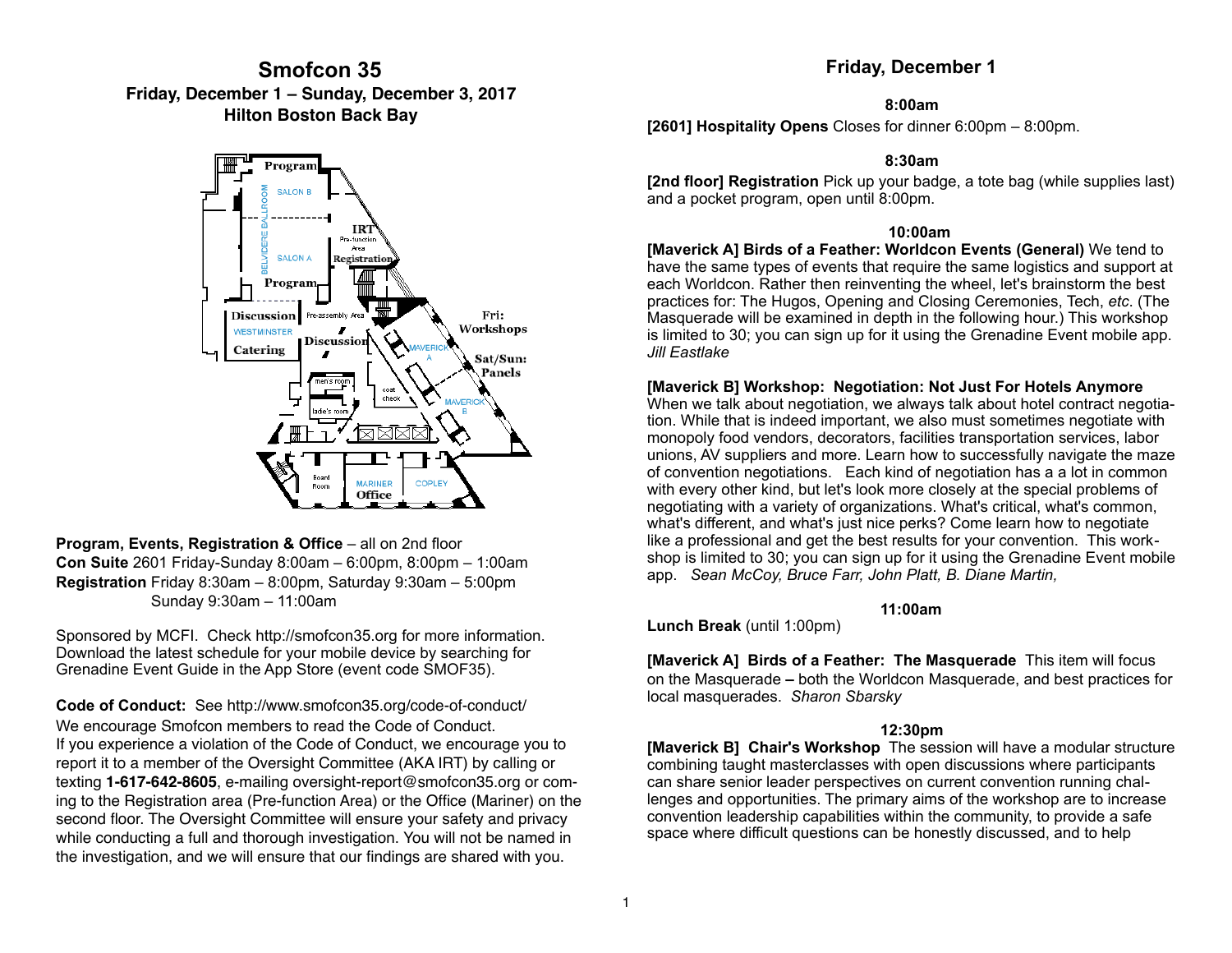convention chairs build connections with their peers. Sign-up for this workshop is now closed. *Colin Harris, Deb Geisler, Vincent Docherty*

#### **1:30pm**

**[Maverick A] Workshop: From Bid to Worldcon** Bidding and winning a Worldcon is easy, right? Well, let's pretend it is, anyway...It's just turned January and the vote is in August. What else (besides winning) do you need to plan for so you're prepared when you **do** win? What areas need to be staffed? Can you make too many early appointments? What steps make for a smooth and confidence-inspiring transition from bid to seated Worldcon? What do you wish you had known in order to make for a successful transition during precious few months? This workshop is limited to 30; you can sign up for it using the Grenadine Event mobile app. *Dave McCarty, Patty Wells* 

#### **4:00pm**

**[Salon AB] What We Can't Talk About and Why** If all we do is preen about what we've done well, we'll keep making the same foolish mistakes. To truly improve (or even survive), we **must** confront our mistakes and begin open dialogs that welcome new ideas on how to change our conventions for the better. No one wants to be the bad guy and talk *publicly* about others' failures and risk offending someone's convention or hurting a close friend. No one thinks it's a great idea to air nasty details of misbehavior at conventions. Are there any ways to thoughtfully share such essential information, and give constructive feedback where needed? How can you say something critical in a way that the listener will really **hear** what needs to be said? *Vincent Docherty (M), Deb Geisler, Joe Siclari, Jesi Lipp*

**[Maverick A] Welcome to Smofcon** New to Smofcon? Coming back after many years away? Stop by for orientation (to Smofcon and Boston) and get your questions answered. Learn about the Inquisition, what items to attend, our Code of Conduct, opportunities for networking, best places to eat, the ubiquitous bow tie, "If I Ran the Zoo...Con," "Probability & Statistics" and more! *Laurie Mann (M), Helen Montgomery, Sharon Sbarsky*

**[Maverick B] Birds of a Feather: Grenadine Users** Let's discuss how to optimize Grenadine as a segmented or all-inclusive convention tool with a special emphasis on using it to plan your program. We'll share tips, tricks, and info on things like tagging, survey building, and more. *Ian Stockdale* 

#### **5:00pm**

**[Salon AB] Handling Feedback** So you've received feedback from an online form or through gripe sessions. Now what? How do you make sure it gets to the appropriate people? Should you conduct any sort of follow up on the feedback you receive? Let's talk best practices for making sure that the compliments and criticisms received about your convention don't just end up in the circular file. *Kris "Nchanter" Snyder (M), Mark Herrup, Esther MacCallum-Stewart, Andrew Trembley*

**[Maverick A] Birds of a Feather: Art Show Issues** Let's examine the different ways that Art Shows can be run: Lottery, more traditional, or other formats? Could any of these be improved, and/or help get more artists to go to our (somewhat dwindling) art shows? What are the advantages and disadvantages for the differing participants: the convention, the artists, the attendees…? *Tim Szczesuil (M), Nicholas "phi" Shectman, Sara Felix*

**[Maverick B] Zambia** Zambia is a convention and program planning tool used by a variety of cons. Come hear how Zambia works and if it's a tool that could work for you. *Peter Olszowka*

#### **6:00pm**

**[2601] Hospitality Closes for Dinner** Reopens by 8:00pm

## **8:00pm**

**[Westminster] Cash Bar Opens** Closes at Midnight. Stop for a drink (local beer (Harpoon, Sam Adams), cider, assorted drinks, soda) before the Icebreaker, light snacks available.

**[2601] Hospitality Opens** Closes around 1:00am

## **8:30pm**

**[Salon AB] Icebreaker: "Creative" Solutions to Problems...How Bad Could it Be? (and What Can You Do?)** Smofcon has a problem: We spend altogether too much time trying to find **tidy** ways of solving problems: Solutions which step on no toes, which consume minimal resources, which only infrequently cause the civil authorities to get involved. It's Time To Stop Pussyfooting Around!!! Smofcon 35's Icebreaker will be a workshop where we'll devise taboo-breaking, pro-active solutions to all our problems. Are the corridors too crowded for Tech to move equipment through? Issue them chainsaws. People will get out of the way. Program too crowded? Schedule more things no one wants to attend. There are solutions to every problem, if we just stop being so timid! *Dave Grubbs. John Pomeranz, Priscilla Olso*n

## **9:30pm**

**[Maverick A] Roleplay: If I Ran the Zoo...** If I Ran the Zoo...Con is a roleplaying game about organizing a Worldcon. Players form committees, perform actions, make decisions, and follow through on those decisions through the bidding, planning, and convention phases of the process. By conserving goodwill, utilizing people, and balancing finances, one committee will produce the most successful event and be crowned WonderCon, while the others will bear the label BlunderCon. (We'll be emphasizing the new scenarios that were added in the 4th edition, so even if you'd played before, you'll find something new!You can purchase the game at: [http://www.nesfa.org/press/](http://www.nesfa.org/press/Books/TurekRunCon-4.htm) [Books/TurekRunCon-4.htm](http://www.nesfa.org/press/Books/TurekRunCon-4.htm)) *Leslie Turek, Alexis Layton, John Pomeranz*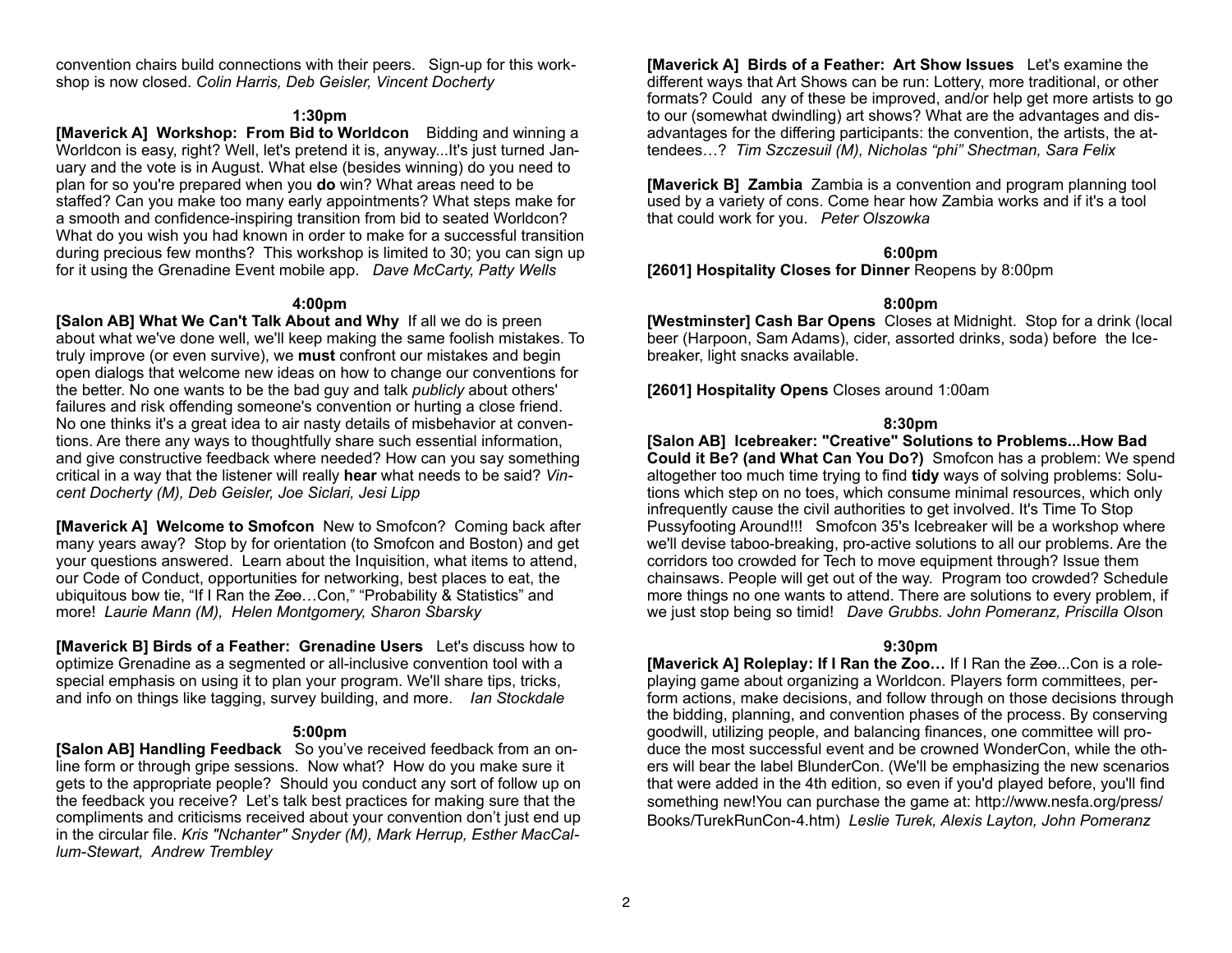#### **[Maverick B] Friday Night at the Movies......Changes in Smofcon/dom**

Tonight's feature looks at how Smofcon (and Smofdom) have changed over the years using photos and videos from Smofcons of yore. Let's also play a lively round of "Name that SMOF!" *Ben Yalow, Geri Sullivan*

## **Saturday, December 2**

#### **8:00am**

**[2601] Hospitality Opens** Stop by to meet up with other fans, closes for dinner 6:00pm – 8:00pm.

#### **9:30am**

**[2nd floor] Registration** Pick up your badge, a tote bag (while supplies last) and a pocket program, open until 5:00pm.

**[Westminster] Coffee Break** Coffee, tea, and decaf available

#### **10:00am**

**[Salon A] Good Will Points** A look at what good will points are, why they're important and what happens when conventions lose them. We'll discuss how to maintain a positive good will point total before, during, and after the convention, and ask why (or if) good will points are still relevant, when our community is so fragmented? *Mark Olson, Leslie Turek*

**[Salon B] Codes of Conduct** Codes of conduct are an essential part of convention safety for everyone. They let people know what's acceptable and what's not, and they also outline the repercussions for people who violate the policy. However, Codes of Conduct are only words. Can we truly legislate or enforce niceness at conventions? Do we have to depend upon peoples' better angels? When do they become censorship – *i.e.*, are we stifling the "free exchange of ideas" to make conventions safer spaces? What should or can a convention really do when the policy is violated? And how do we protect everyone involved as we sort through complaints? (Stay tuned for the 1:30pm "Security" panel!) *Kris "Nchanter" Snyder (M), John Sapienza, Eric Hogg, B. Diane Martin*

**[Maverick A] Birds of a Feather: Diversifying Program** Racial/cultural diversity? How about "gender parity?" Shouldn't we just use the best program participants for the program items? Well, yes. Absolutely, yes...and this is exactly why diversity may be helpful in building a strong, fresh program. (Necessary – no. A lot harder, yes...) In order to recruit and attract diverse participants, program committees (mostly pretty non-diverse themselves, which is another issue!) need to reach out to people across the spectrum and not just focus on those who have always been on our lists. However, not everyone who wants to be on programming can be given a slot, The programming team trying to balance demographics and different viewpoints must make its decisions based on a variety of factors – including, but not

limited to, knowledge of the topic, presentation ability, and reputation within the community. How do programming teams weigh these aspects to build a dynamic programming pool, sensitively rotate current regulars out of the current lineup, and freshen up our cast of characters. *Priscilla Olson (M), Steven H Silver, Jaime Garmendia III*

**[Maverick B] Publications: The Once and Future Thing** We'll talk about a wide variety of con publications: deadlines: what should be included (and where...and how!), selling and tracking ads, etc. We'll also take a look at the increasing use of electronic publication, and how this affects the process of designing the pub - and the convention as a whole. *Janice Gelb (M), Paul Selkirk, Kelly Buehler, David G. Shaw*

## **11:00am**

**[Salon A] Tools for Collaboration** We examine how new tools such as Slack, Zoom, Skype, and others are improving collaboration and remote teaming. What are the strengths and weaknesses of each application? How do people use these tools? What would you hope to see for the future of remote inactive collaboration? *Elizabeth McCarty (M), Jim Mann, Esther MacCallum-Stewart, Tyler Romeo*

**[Salon B] First Impressions Count** You get just one chance to make a first impression. All future perceptions of your convention will be seen in that light and when people talk about your convention, that first impression will shape their description. Yet first impressions are often one of the things we foul up most often. What kinds of mistakes do we usually make and how can we improve? Let's identify what makes a first impression from pre-con communications to at-con interactions, and post-con follow up. Why is this so hard? How can we do better? *Deb Geisler (M), Jesi Lipp, Kevin Roche, Jessica Guggenheim*

**[Maverick B] Dealers Rooms: the Heart of the Convention?** Dealers Rooms are the heart of any convention where fans, authors, dealers, and volunteers come to browse the wares for sale, buy books, and take home mementos. How do you keep your dealers room healthy and thriving? Where do you find new book dealers when sign ups are sparse? How "relevant" should dealer's wares be to the convention? What can you do to better manage the layout and what registration processes work best? *Lisa Hertel (M), Todd Dashoff, Barbara VanTilburg*

**Noon**

**Lunch Break** (until 1:30pm)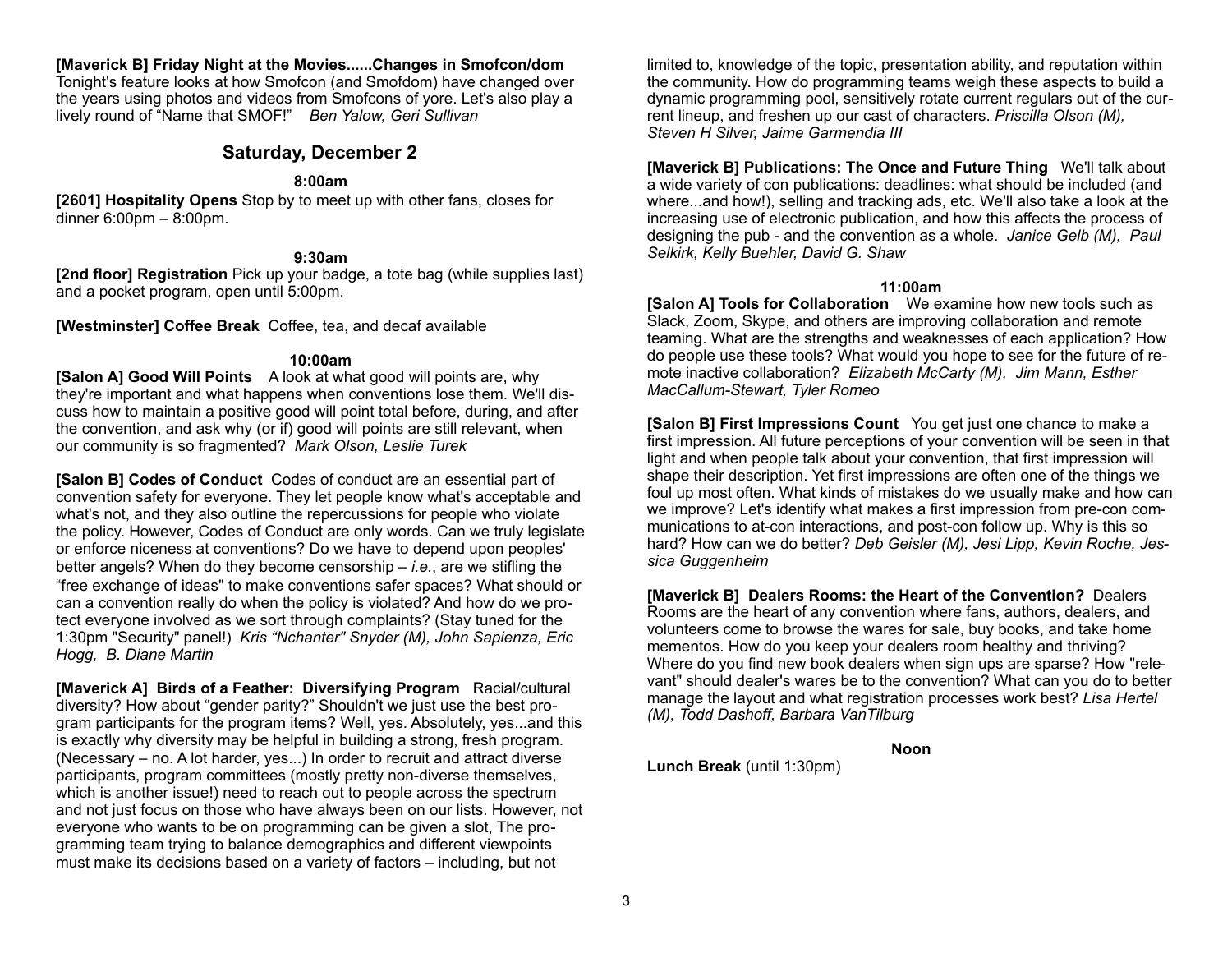#### **1:30pm**

**[Salon A] On Security** A discussion about what to do when things really go wrong. We'll look at topics ranging from crowd control to weapon policies, harassment to medical issues (the latter will be covered in more detail this afternoon.) Keep conventions safe! *Jaime Garmendia III (M), Sean McCoy, Aurora Celeste, Steve Davidson, RaShawn Seams*

**[Salon B] Generating Feedback** You're running a successful con, but there is always room for improvement. Most of us are familiar with gripe or feedback sessions, though running a successful one that isn't just complaining can be tricky. What are the best practices to get the most out of these sessions? What other tools can be utilized to gain useful feedback? No one can learn from their mistakes or successes until they are able to accurately identify what they are. *Elizabeth McCarty, (M), Nicholas "phi" Shectman, Anna Bradley, Stan Paulson* 

**[Maverick A] Facilities at Local and Recurring Conventions** In many ways, the job of the facilities team at a local or regional convention is different than that of a Worldcon or other con that moves every year. Your hotel usually knows you and knows what to expect of your attendees. But there are still many challenges. How do you handle room blocking? What happens when the hotel gets a new general manager with very different ideas about late night activity? And what happens if you do need to move? *John Platt (M), Ben Yalow, Joyce Lloyd, Noel Rosenberg*

**[Maverick B] Training Program Participants** Not all program participants are created equal. Some understand how to use microphones, some know how to moderate. Alas, these are the minority. What are some tips to educating panelists and moderators on their roles and expectations? What can well-trained program participant do when the panel goes awry? Let's share best practices for running successful panels – and teaching people how to do this. *David G. Shaw (M), Elektra Hammond, Linda Deneroff, Janice Gelb*

#### **2:30pm**

**[Salon A] Motivation and Recruiting** This panel is focused on the "carrot" (and is a counterpoint to the Staff Failure panel, but it's not necessary to go to both). How do you recruit competent people and retain them? What are the best ways to encourage new people to learn **successful** methods and abilities without reinventing the wheel? What about encouraging current staff to learn or try new things? At what point should we give new staff a part the convention's decision-making process? We discuss how to set up people and teams for success, keep them motivated, and maintain your people (points). *Edie Stern (M), Patty Wells, Amanda Brant, Michael J. Sprague*

**[Salon B] Think Outside of the Box** One of the ways a convention gets stale is by doing the same things over and over. It's time to refresh your whole convention with new ideas, and finding a different way to solve problems and provide services. How can we retool areas of a convention, leaving it feeling fresh, new, and interesting – while still remaining true to ourselves? *Priscilla Olson (M), Dave McCarty, Kevin Roche, Regina Kanyu Wang*

**[Maverick A] Access Issues** A look at how to plan for access, and what difficulties line this path. How do you address someone's needs while minimizing the impact on other attendees? How can conventions plan for access requirements which may contradict each other, and what are the key factors involved in planning and responding to access requirements throughout a convention's life (pre, post and at-con). In this panel a series of common, and sometimes conflicting access requirements are presented to the panel for discussion and debate. *Sally Woehrle (M), Tanya Washburn, Lenore Jones, Cody Lazri, John Pomeranz*

**[Maverick B] Planning Medical Coverage for Your Convention** A look at different levels of first aid coverage you might want for your convention. Will cover common medical scenarios, the risk/benefit of staffing a first aid room using internal volunteers, and other relevant topics. *Tae Kim*

#### **3:30pm**

**[Salon A] Staff Failure** This panel is focused on the "stick" (and is a counterpoint to the Motivation and Recruiting panel, but it's not necessary to attend both). A look at how, why, and when people fail. When it happens, what we can do – both for them and for the convention? We'll discuss the truism that each staff failure is the direct result of a management failure: putting the wrong person in a position, poor management, lack of supervision, unclear goals, not enough experience, etc. We'll look at how poor inter-staff conflict resolution may exacerbate committee issues. We'll also examine the advantages and disadvantages of rotating staff, as well as the fine art of firing (and quitting) new and longtime volunteers. Let the bonfires begin! *David Gallaher (M), Kris "Nchanter" Snyder, Maria Daggett, Carl Fink, Ellie Younger*

**[Salon B] Of Pros and Cons** Professionals make an important contribution to our conventions, but do we spend enough time thinking about making the convention a good experience for them? A convention that gets a good professional turnout does so because it has created a community. How do we build and nurture it? Certainly facilitating communication between professionals and con runners is of vital importance. What else could we be doing better when it comes to working with our Guests of Honor, (writers, editors and artists)? Come listen to both pros and convention staff discuss how we can help each other to success. *Steven H Silver (M), John Scalzi, Sara Felix*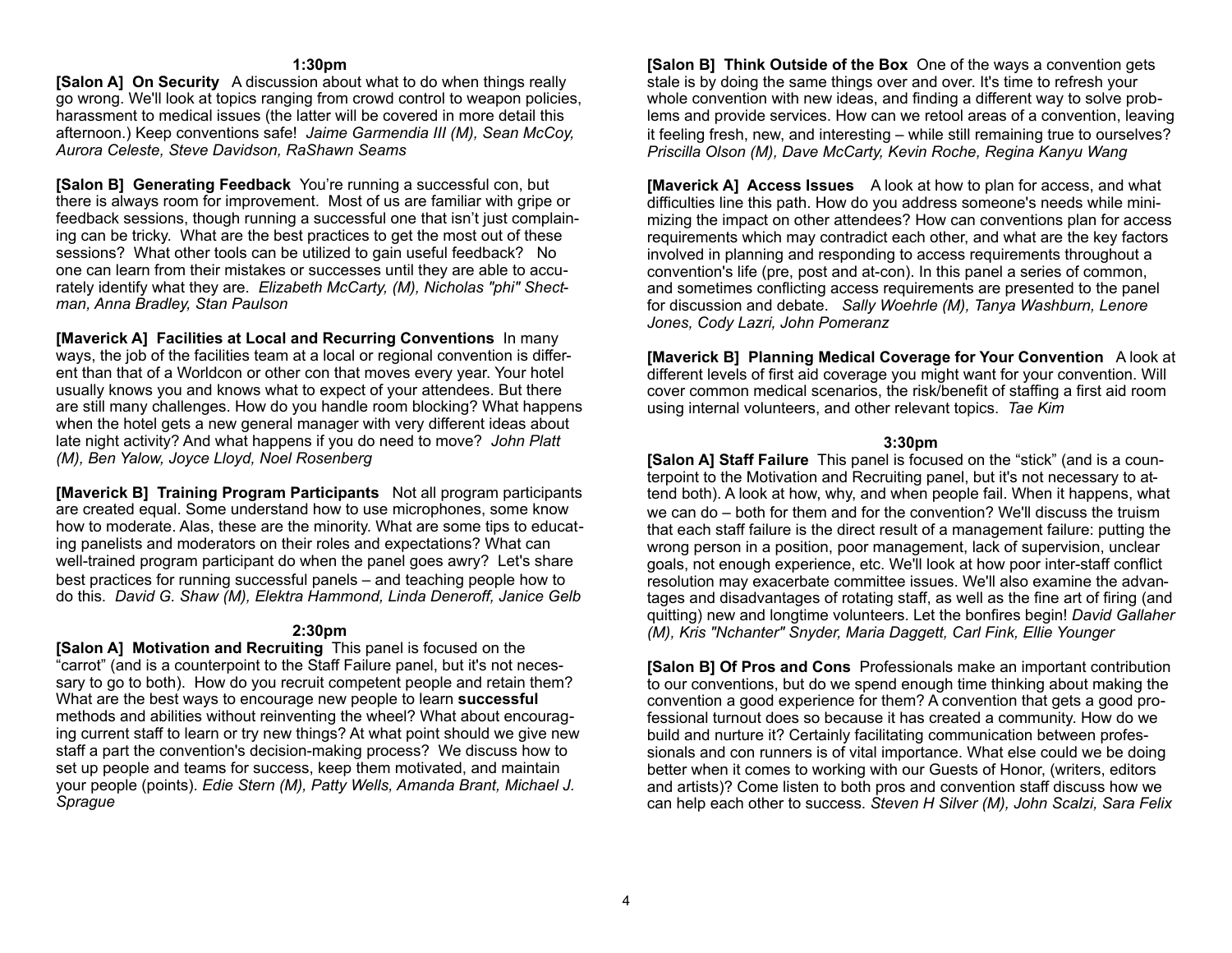**[Maverick A] Open** A space set aside for a small program item, Birds of a Feather, Discussion Group…Have an idea? Pick up the Suggestion sheet at Registration, fill it in and leave it in the collection box. Check your mobile app or the Info flip chart on the second floor to find out what the items will be.

**[Maverick B] Convention Timelines** A mini-workshop looking at a new system to help Worldcons manage their projects in a more "timely" fashion. *Bobbi Armbruster, Joyce Lloyd*

#### **4:30pm**

**[Salon A] Why Conventions Die** Do conventions naturally grow old? Is there a time to grow and a time to fold? How can you tell if your convention is headed towards death? Can you keep a dying convention alive without effectively killing it by turning it into something too different? When is the time to call it quits and retire gracefully? What are the key pitfalls of revitalizing a con that has suffered a major setback or is simply fading away? We examine ways of dealing with dying conventions and discuss strategies in these situations. How do organizers deal with issues such as fallout, dealing with the public and press, or simply retiring the convention altogether? *Jim Mann (M), Carl Fink, Jeff Warner, Catelynn Cunningham*

## **[Salon B] Size Matters: Devising Your Management Structure**

Hierarchies, bureaucracies, divisions, Oh, My! Chairs, DHs, DDHs, AHs, and advisors...and so on up and down the list. What are effective ways to devise and manage a management structure that fits your convention? Why are Worldcons so utterly different from regionals? How do you decide who should have access to what information, and where should duties lie? We look at some of the different ways to organize a con and see just how much size does matter. *Mark Olson (M), Anna Bradley, Colin Harris, Kelly Buehler*

## **[Maverick A] Birds of a Feather: Talking About Your Convention**

Do you get tongue tied and at a loss for words when asked about your convention? Being able to speak well is a great marketing tool. In this small workshop, learn some tools and tricks to help you speak up, as well as the important differences in speaking on a panel, to other fans, or to the media. *Elizabeth McCarty* 

**[Maverick B] Program Tech** We often hear discussions about tech, but it most often concentrates on big tech: tech for masquerade, Hugos, dances, and other big events. What about program tech? What are the best practices for the tech needed by convention program? *Kathi Overton (M), PK1048, Ron Oakes, Evan Reeves*

## **6:00pm**

**[2601] Hospitality Closes for Dinner** Reopens by 8:00pm

## **7:30pm**

**[Westminster] Cash Bar Opens** Closes at 11:30pm Stop for a drink (local beer (Harpoon, Sam Adams), cider, assorted drinks, soda) before the Fannish Inquisition, light snacks available.

## **8:00pm**

**[2601] Hospitality Opens** Closes around 1:00am

**[Salon AB] Inquisition** Everyone expects the Fannish Inquisition, and here it is. Come and listen to the various seated and bidding Worldcon teams discuss their hopes, dreams and plans for the future. Be sure to read the Inquisition Questionnaires, linked to the mobile app and on the Website at http://www.smofcon35.org/inquisition/ *Stephen Boucher, Deb Geisler*

**10:00pm [Maverick A] Probability and Statistics Seminar** *Kevin Standlee*

## **Sunday, December 3**

## **8:00am**

**[2601] Hospitality Opens** Stop by to meet up with other fans, closes for dinner 6pm – 8pm.

#### **9:30am**

**[2nd floor] Registration** Pick up your badge, a tote bag (while supplies last) and a pocket program, open until 11:00am.

**[Westminster] Coffee Break** Coffee, tea, and decaf available

#### **10:00am**

**[Salon A] Fandom Is Large**...and full of terrors. Fandom has always changed, evolving over time and adapting to the new norms, new technology, and new SF/F content – but does it seem like the rate of change is accelerating lately? Fannish memes that have been around for decades don't resonate with some new fans nowadays. Why? Have we perhaps been negligent in passing on our traditions or have we failed to change with the times? Have we failed to let other groups know how inclusive we believe ourselves to be? What changes in conventions might solve this problem, while still honoring our fannish traditions? How can we fix this? (Hey! Stick around for "Passing the Torch!") *Erin Underwood (M), Aurora Celeste, Marcin "Alqua" Klak, Steve Davidson*

**[Salon B] Open** This space intentionally left blank, for an interesting panel to be decided at the convention. Have an idea? Pick up the Suggestion sheet at Registration, fill it in and leave it in the collection box. Check your mobile app or the Info flip chart on the second floor to find out what the items will be.